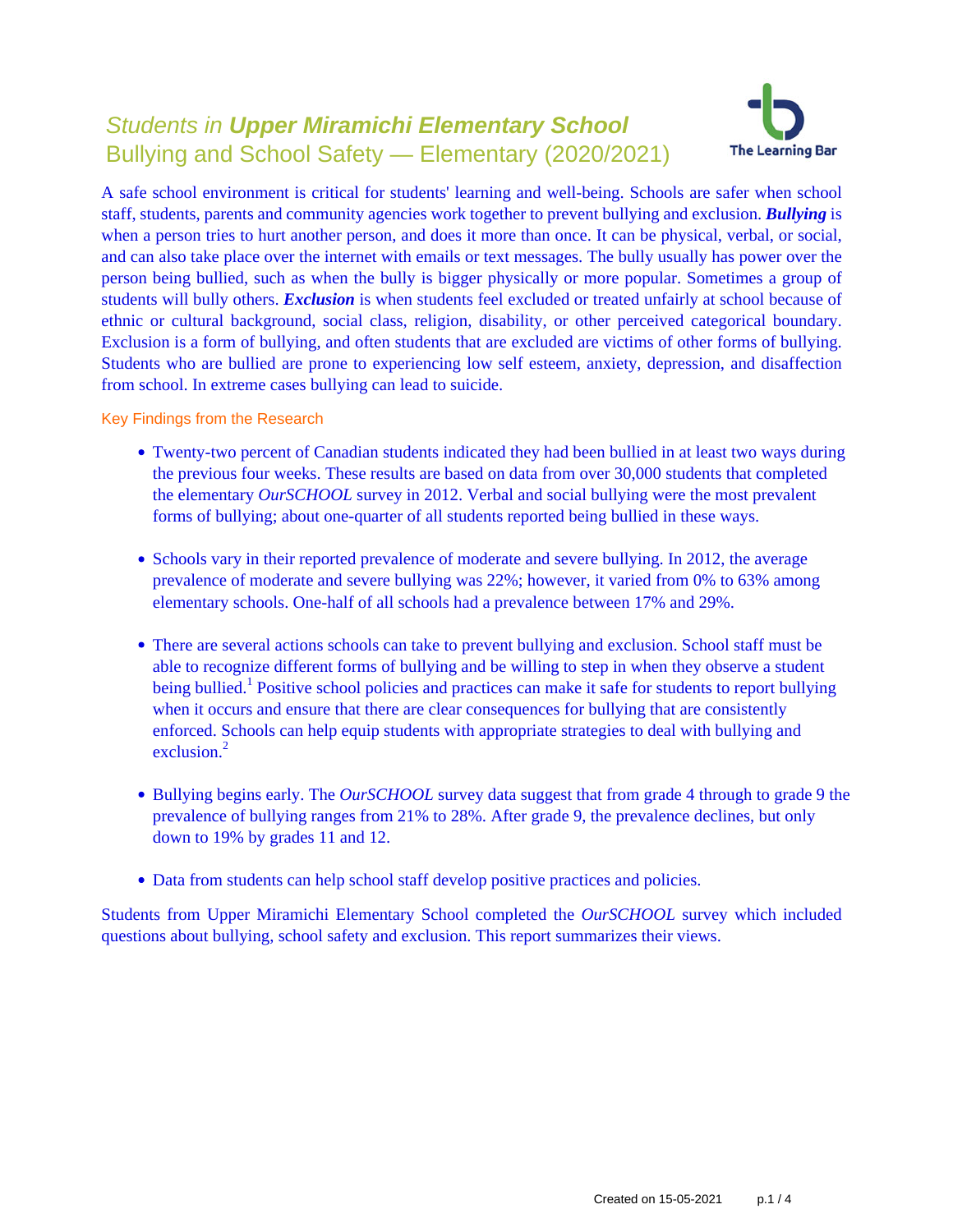## **1. The prevalence of school bullying**

The literature distinguishes between bullies, victims and those who are both bullies and the victims of bullying.<sup>3</sup> The percentage of students who report being victims of bullying is a useful school-level measure of the extent of bullying and its potential effects on youth. Students' reports of taking part in bullying and students' accounts of witnessing bullying are less useful as a school measure, because even a single incident of bullying may be seen or talked about by a wide range of students.

Overall, 69% of students in Upper Miramichi Elementary School reported being a victim of bullying for at least one of the four types of bullying. In addition, *OurSCHOOL* classifies students as being moderate or severe victims. Figure 1 - shows the results for all students in Upper Miramichi Elementary School, and separately for boys and girls, compared with the national average. Figure 2 indicates the types of bullying most often experienced by the students at Upper Miramichi Elementary School. The results are based on students' reports of being victims of physical, social, verbal and cyber bullying in the previous 30 days.









#### **2. Where and when bullying occurs**

Bullying tends to occur most frequently in classrooms, hallways and the lunchroom, but this can vary among schools.<sup>4</sup> Students quickly learn where the 'hot-spots' are, which tend to be places where there is inadequate supervision.<sup>5</sup> Students at Upper Miramichi Elementary School were asked where bullying happened most often in and near their school. The results are shown in Figure 3.





The students at Upper Miramichi Elementary School were also asked when bullying most often occurred. Figure 4 displays the results.



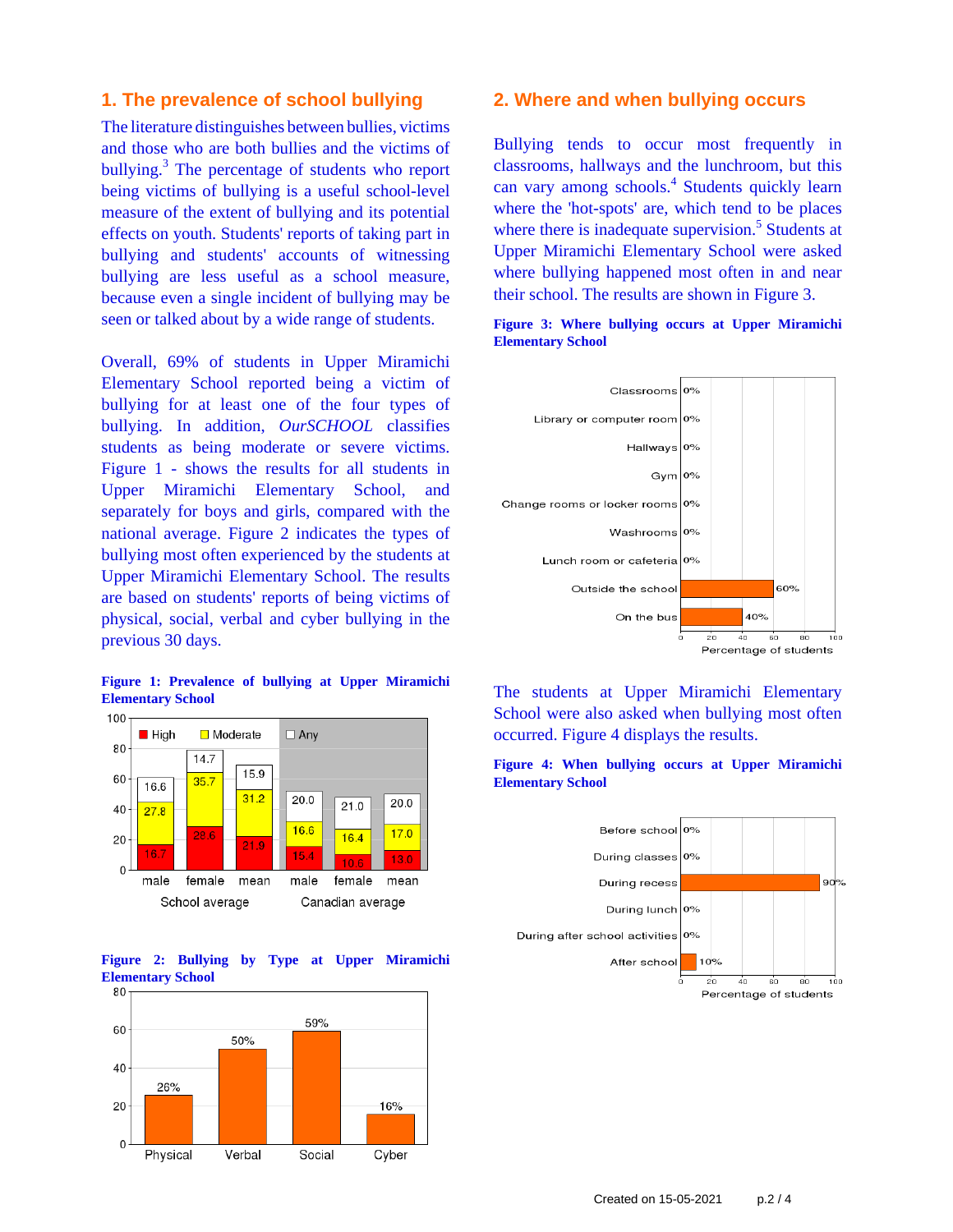## **3. How students respond to bullying**

Students in Upper Miramichi Elementary School who reported being bullied in the past four weeks were asked what they did the last time they were bullied. Figure 5 summarizes their responses.





Figure 6 summarizes student responses when they saw or heard about a student being bullied.

#### **Figure 6: Response when others are bullied at Upper Miramichi Elementary School**



### **4. Measures to prevent bullying**

School policies and practices can help prevent student bullying. Students at Upper Miramichi Elementary School indicated the extent to which they felt certain anti-bullying measures were practiced in their school. Figure 7 shows the percentage of students that agreed or strongly agreed that these practices were evident in their school.



#### **Figure 7: Measures to prevent bullying at Upper Miramichi Elementary School**

## **5. Students who feel excluded**

Many students feel excluded by their peers because of their ethnic or cultural background, social class, religion, disability, or other perceived categorical boundaries. Figure 8 shows the percentage of students who felt excluded by other students for various reasons.